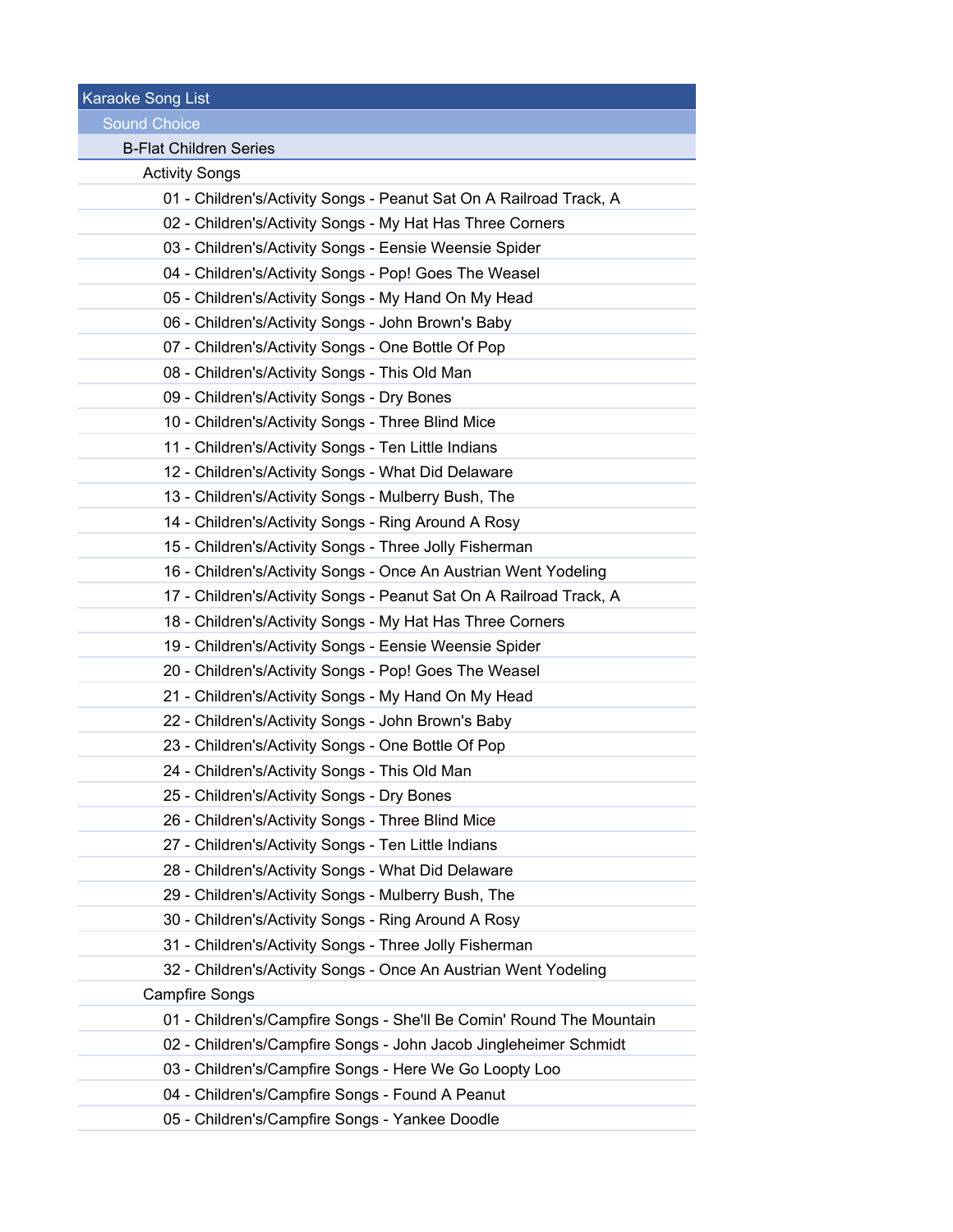| 06 - Children's/Campfire Songs - Skip To My Lou                      |
|----------------------------------------------------------------------|
| 07 - Children's/Campfire Songs - Clementine                          |
| 08 - Children's/Campfire Songs - Billy Boy                           |
| 09 - Children's/Campfire Songs - Taps                                |
| 10 - Children's/Campfire Songs - Kumbaya                             |
| 11 - Children's/Campfire Songs - Bollweevil                          |
| 12 - Children's/Campfire Songs - Swanee River                        |
| 13 - Children's/Campfire Songs - Home On The Range                   |
| 14 - Children's/Campfire Songs - Pick A Bale Of Cotton               |
| 15 - Children's/Campfire Songs - Battle Hymn Of The Republic         |
| 16 - Children's/Campfire Songs - Be Kind To Your Web Footed Friends  |
| 17 - Children's/Campfire Songs - She'll Be Comin' Round The Mountain |
| 18 - Children's/Campfire Songs - John Jacob Jingleheimer Schmidt     |
| 19 - Children's/Campfire Songs - Here We Go Loopty Loo               |
| 20 - Children's/Campfire Songs - Found A Peanut                      |
| 21 - Children's/Campfire Songs - Yankee Doodle                       |
| 22 - Children's/Campfire Songs - Skip To My Lou                      |
| 23 - Children's/Campfire Songs - Clementine                          |
| 24 - Children's/Campfire Songs - Billy Boy                           |
| 25 - Children's/Campfire Songs - Taps                                |
| 26 - Children's/Campfire Songs - Kumbaya                             |
| 27 - Children's/Campfire Songs - Bollweevil                          |
| 28 - Children's/Campfire Songs - Swanee River                        |
| 29 - Children's/Campfire Songs - Home On The Range                   |
| 30 - Children's/Campfire Songs - Pick A Bale Of Cotton               |
| 31 - Children's/Campfire Songs - Battle Hymn Of The Republic         |
| 32 - Children's/Campfire Songs - Be Kind To Your Web Footed Friends  |
| <b>Childrens Silly Songs</b>                                         |
| 01 - Children's/Silly Songs - Boom, Boom, Ain't It Great To Be Crazy |
| 02 - Children's/Silly Songs - Mary Mary Quite Contrary               |
| 03 - Children's/Silly Songs - There Was A Crooked Man                |
| 04 - Children's/Silly Songs - On Top Of Old Smokey                   |
| 05 - Children's/Silly Songs - Jimmy Crack Corn                       |
| 06 - Children's/Silly Songs - Camptown Races                         |
| 07 - Children's/Silly Songs - Nobody Likes Me                        |
| 08 - Children's/Silly Songs - Hokey Pokey, The                       |
| 09 - Children's/Silly Songs - Simple Simon                           |
| 10 - Children's/Silly Songs - Rub-A-Dub-Dub                          |
| 11 - Children's/Silly Songs - Paper Of Pins, A                       |
| 12 - Children's/Silly Songs - Georgie Porgie                         |
| 13 - Children's/Silly Songs - Where Is Thumbkin?                     |
| 14 - Children's/Silly Songs - There Was An Old Woman                 |
|                                                                      |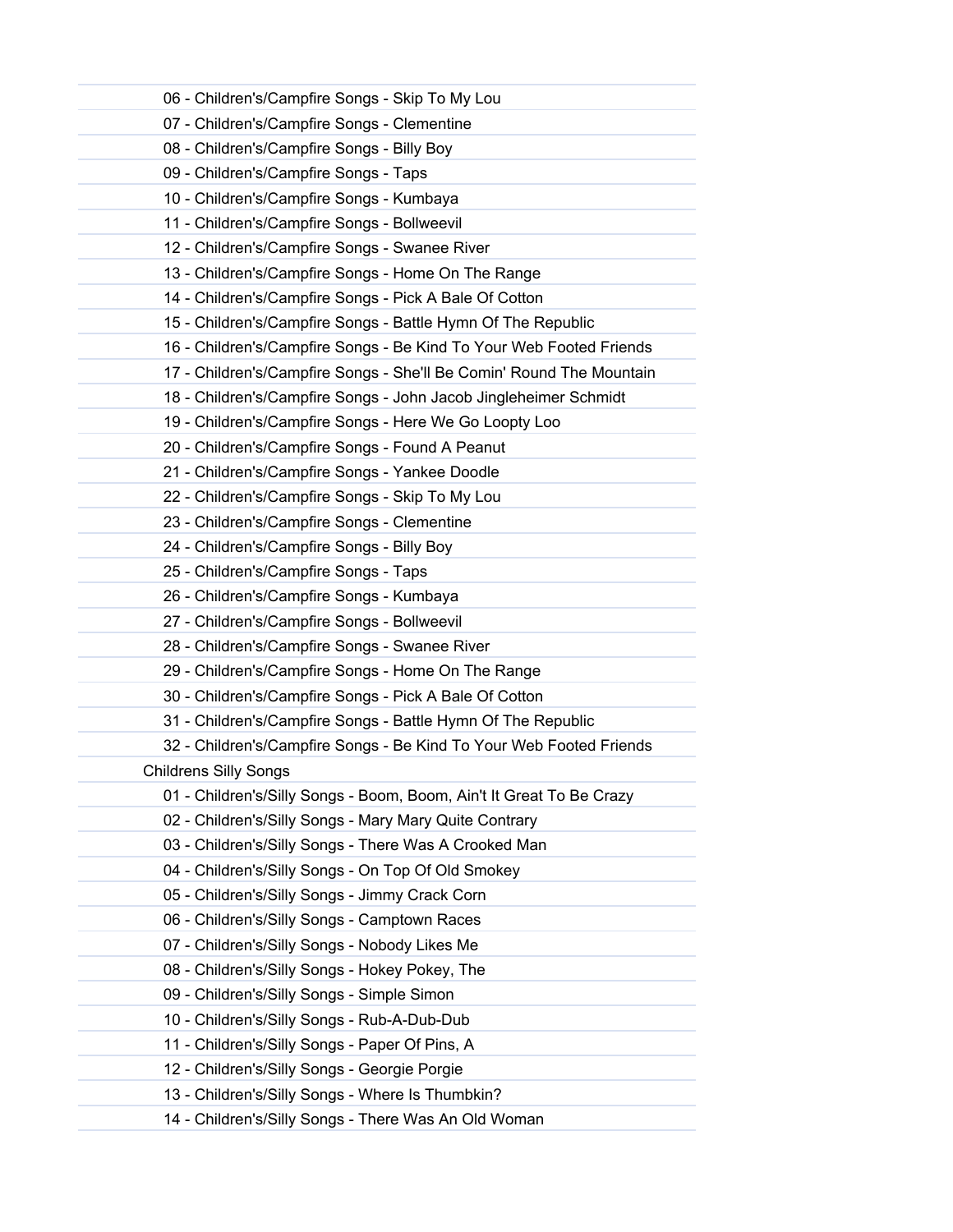|                    | 15 - Children's/Silly Songs - My Bonnie Lies Over The Ocean           |
|--------------------|-----------------------------------------------------------------------|
|                    | 16 - Children's/Silly Songs - There's A Hole In The Middle Of The Sea |
|                    | 17 - Children's/Silly Songs - Boom, Boom, Ain't It Great To Be Crazy  |
|                    | 18 - Children's/Silly Songs - Mary Mary Quite Contrary                |
|                    | 19 - Children's/Silly Songs - There Was A Crooked Man                 |
|                    | 20 - Children's/Silly Songs - On Top Of Old Smokey                    |
|                    | 21 - Children's/Silly Songs - Jimmy Crack Corn                        |
|                    | 22 - Children's/Silly Songs - Camptown Races                          |
|                    | 23 - Children's/Silly Songs - Nobody Likes Me                         |
|                    | 24 - Children's/Silly Songs - Hokey Pokey, The                        |
|                    | 25 - Children's/Silly Songs - Simple Simon                            |
|                    | 26 - Children's/Silly Songs - Rub-A-Dub-Dub                           |
|                    | 27 - Children's/Silly Songs - Paper Of Pins, A                        |
|                    | 28 - Children's/Silly Songs - Georgie Porgie                          |
|                    | 29 - Children's/Silly Songs - Where Is Thumbkin?                      |
|                    | 30 - Children's/Silly Songs - There Was An Old Woman                  |
|                    | 31 - Children's/Silly Songs - My Bonnie Lies Over The Ocean           |
|                    | 32 - Children's/Silly Songs - There's A Hole In The Middle Of The Sea |
| <b>Happy Songs</b> |                                                                       |
|                    | 01 - Children's/Happy Songs - I've Been Working On The Railroad       |
|                    | 02 - Children's/Happy Songs - Do Your Ears Hang Low?                  |
|                    | 03 - Children's/Happy Songs - Ants Go Marching, The                   |
|                    | 04 - Children's/Happy Songs - Baa Baa Black Sheep                     |
|                    | 05 - Children's/Happy Songs - I'm A Little Teapot                     |
|                    | 06 - Children's/Happy Songs - London Bridge Is Falling Down           |
|                    | 07 - Children's/Happy Songs - Little Bo Peep                          |
|                    | 08 - Children's/Happy Songs - B-I-N-G-O                               |
|                    | 09 - Children's/Happy Songs - Jack & Jill                             |
|                    | 10 - Children's/Happy Songs - Oh Susanna                              |
|                    | 11 - Children's/Happy Songs - Alphabet Song, The                      |
|                    | 12 - Children's/Happy Songs - Old MacDonald                           |
|                    | 13 - Children's/Happy Songs - Little Bunny Foo Foo                    |
|                    | 14 - Children's/Happy Songs - Mary Had A Little Lamb                  |
|                    | 15 - Children's/Happy Songs - Twinkle, Twinkle, Little Star           |
|                    | 16 - Children's/Happy Songs - If You're Happy And You Know It         |
|                    | 17 - Children's/Happy Songs - I've Been Working On The Railroad       |
|                    | 18 - Children's/Happy Songs - Do Your Ears Hang Low?                  |
|                    | 19 - Children's/Happy Songs - Ants Go Marching, The                   |
|                    | 20 - Children's/Happy Songs - Baa Baa Black Sheep                     |
|                    | 21 - Children's/Happy Songs - I'm A Little Teapot                     |
|                    | 22 - Children's/Happy Songs - London Bridge Is Falling Down           |
|                    | 23 - Children's/Happy Songs - Little Bo Peep                          |
|                    |                                                                       |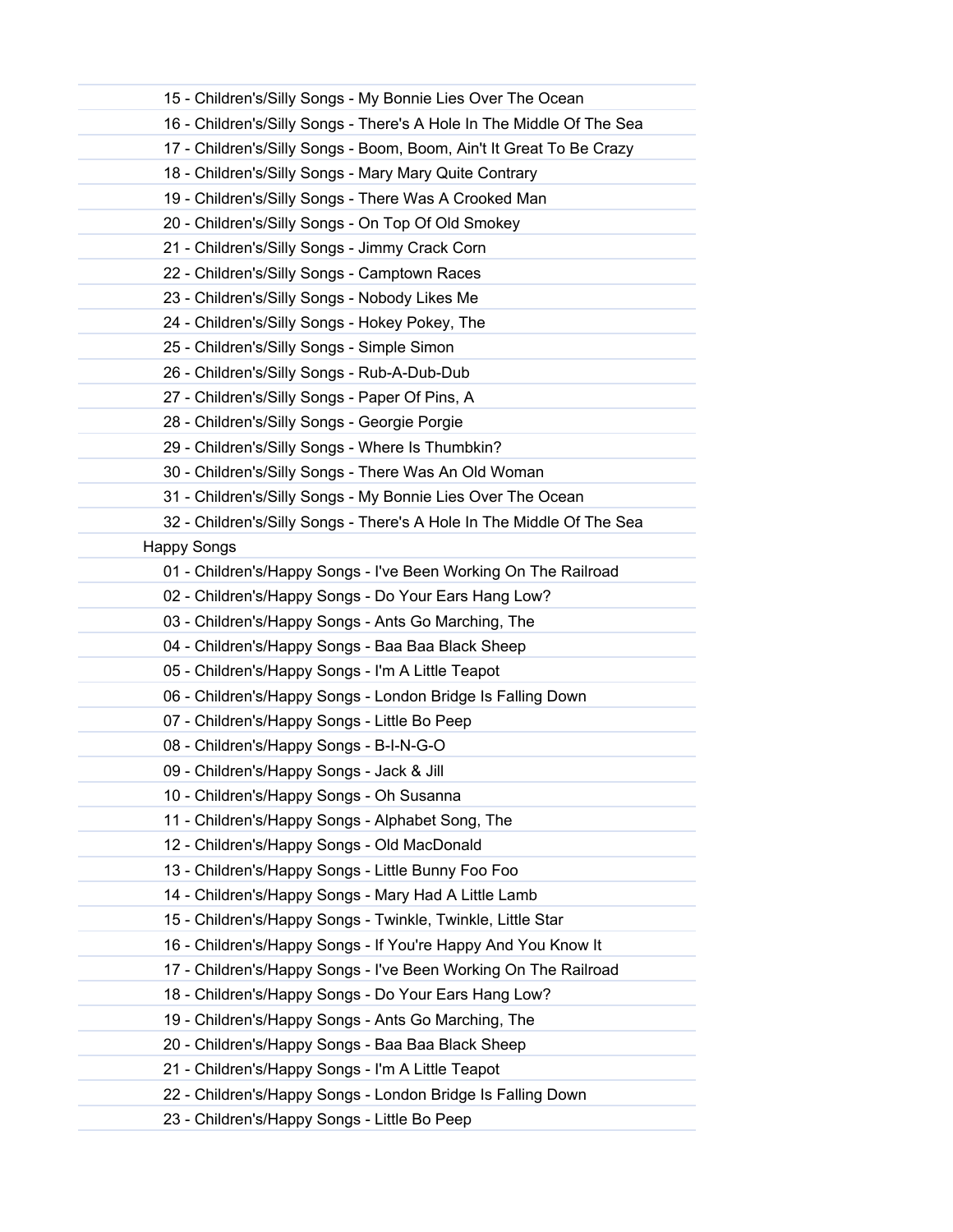| 24 - Children's/Happy Songs - B-I-N-G-O                       |  |
|---------------------------------------------------------------|--|
| 25 - Children's/Happy Songs - Jack & Jill                     |  |
| 26 - Children's/Happy Songs - Oh Susanna                      |  |
| 27 - Children's/Happy Songs - Alphabet Song, The              |  |
| 28 - Children's/Happy Songs - Old MacDonald                   |  |
| 29 - Children's/Happy Songs - Little Bunny Foo Foo            |  |
| 30 - Children's/Happy Songs - Mary Had A Little Lamb          |  |
| 31 - Children's/Happy Songs - Twinkle, Twinkle, Little Star   |  |
| 32 - Children's/Happy Songs - If You're Happy And You Know It |  |
| <b>Holiday Songs</b>                                          |  |
| 01 - Christmas - Over The River & Through The Woods           |  |
| 02 - Children's Songs - Witches Go Flying Along, The          |  |
| 03 - Standard - Bicycle Built For Two                         |  |
| 04 - Standard - Star Spangled Banner, The                     |  |
| 05 - Standard - Turkey In The Straw                           |  |
| 06 - Standard - Hot Cross Buns                                |  |
| 07 - Standard - Auld Lang Syne                                |  |
| 08 - Christmas - Jingle Bells                                 |  |
| 09 - Children's Songs - Dreydl, The                           |  |
| 10 - Children's Songs - Wassail Song                          |  |
| 11 - Children's Songs - Bats In The Belfry                    |  |
| 12 - Children's Songs - We Gather Together                    |  |
| 13 - Children's Songs - Cockles & Mussels                     |  |
| 14 - Children's Songs - Here Comes Peter Cottontail           |  |
| 15 - Christmas - We Wish You A Merry Christmas                |  |
| 16 - Children's Songs - When Johnny Comes Marching Home       |  |
| 17 - Christmas - Over The River & Through The Woods           |  |
| 18 - Children's Songs - Witches Go Flying Along, The          |  |
| 19 - Standard - Bicycle Built For Two                         |  |
| 20 - Standard - Star Spangled Banner, The                     |  |
| 21 - Standard - Turkey In The Straw                           |  |
| 22 - Standard - Hot Cross Buns                                |  |
| 23 - Standard - Auld Lang Syne                                |  |
| 24 - Christmas - Jingle Bells                                 |  |
| 25 - Children's Songs - Dreydl, The                           |  |
| 26 - Children's Songs - Wassail Song                          |  |
| 27 - Children's Songs - Bats In The Belfry                    |  |
| 28 - Children's Songs - We Gather Together                    |  |
| 29 - Children's Songs - Cockles & Mussels                     |  |
| 30 - Children's Songs - Here Comes Peter Cottontail           |  |
| 31 - Christmas - We Wish You A Merry Christmas                |  |
| 32 - Children's Songs - When Johnny Comes Marching Home       |  |
|                                                               |  |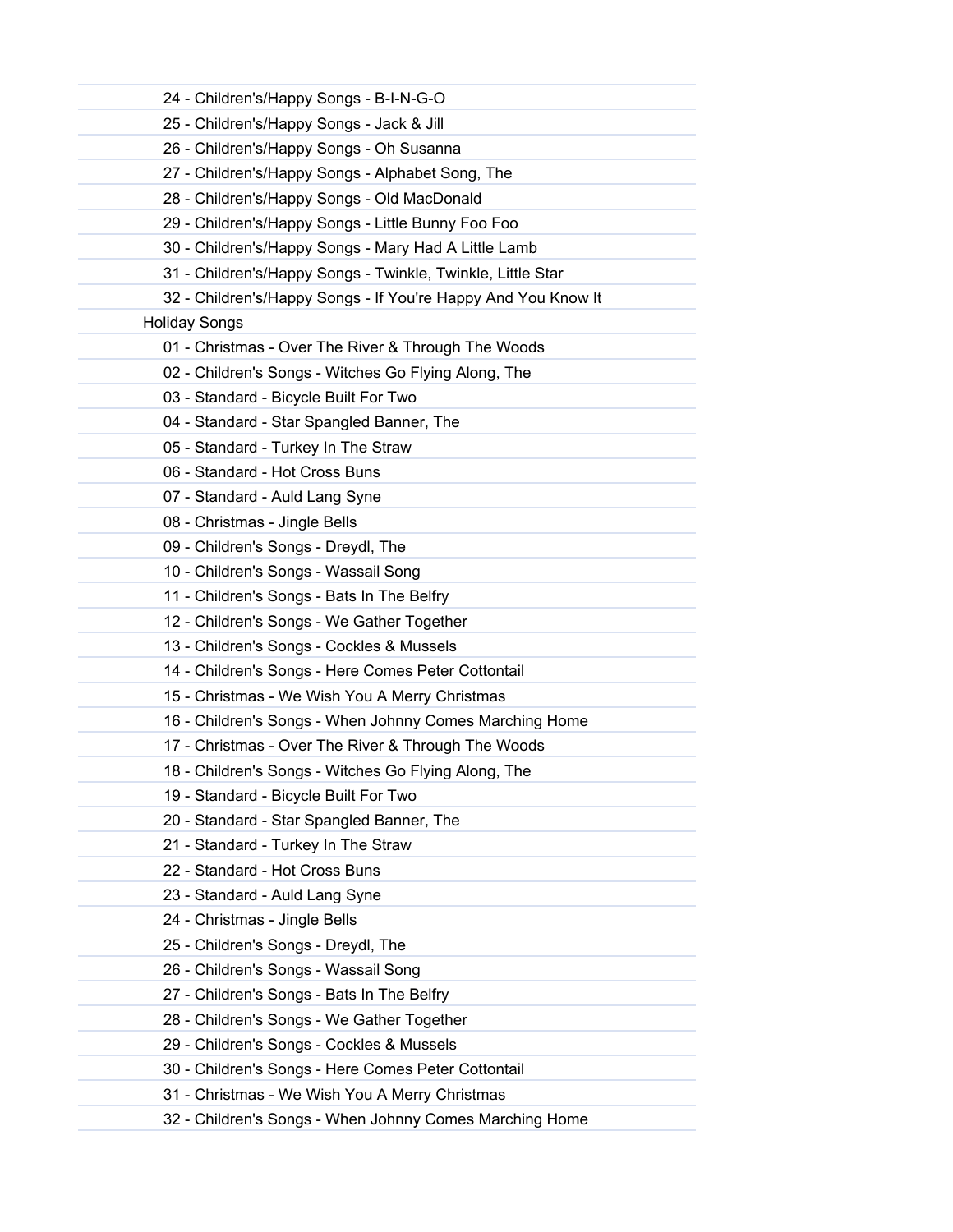| <b>Kids Animal Songs</b>                                        |
|-----------------------------------------------------------------|
| 01 - Children's/Animal Songs - Bear Went Over The Mountain, The |
| 02 - Children's/Animal Songs - Where Is Your Goose?             |
| 03 - Children's/Animal Songs - Puff The Magic Dragon            |
| 04 - Children's/Animal Songs - Bill Grogan's Goat               |
| 05 - Children's/Animal Songs - Baby Bumblebee                   |
| 06 - Children's/Animal Songs - Flea Fly Song                    |
| 07 - Children's/Animal Songs - Crocodile, The                   |
| 08 - Children's/Animal Songs - Kookaburra                       |
| 09 - Children's/Animal Songs - Shoo Fly                         |
| 10 - Children's/Animal Songs - Fuzzy Wuzzy                      |
| 11 - Children's/Animal Songs - This Little Piggie               |
| 12 - Children's/Animal Songs - Little Peter Rabbit              |
| 13 - Children's/Animal Songs - Five Little Monkeys              |
| 14 - Children's/Animal Songs - Pussy Cat, Pussy Cat             |
| 15 - Children's/Animal Songs - Five Little Chickadees           |
| 16 - Children's/Animal Songs - Farmer In The Dell, The          |
| 17 - Children's/Animal Songs - Bear Went Over The Mountain, The |
| 18 - Children's/Animal Songs - Where Is Your Goose?             |
| 19 - Children's/Animal Songs - Puff The Magic Dragon            |
| 20 - Children's/Animal Songs - Bill Grogan's Goat               |
| 21 - Children's/Animal Songs - Baby Bumblebee                   |
| 22 - Children's/Animal Songs - Flea Fly Song                    |
| 23 - Children's/Animal Songs - Crocodile, The                   |
| 24 - Children's/Animal Songs - Kookaburra                       |
| 25 - Children's/Animal Songs - Shoo Fly                         |
| 26 - Children's/Animal Songs - Fuzzy Wuzzy                      |
| 27 - Children's/Animal Songs - This Little Piggie               |
| 28 - Children's/Animal Songs - Little Peter Rabbit              |
| 29 - Children's/Animal Songs - Five Little Monkeys              |
| 30 - Children's/Animal Songs - Pussy Cat, Pussy Cat             |
| 31 - Children's/Animal Songs - Five Little Chickadees           |
| 32 - Children's/Animal Songs - Farmer In The Dell, The          |
| <b>Nursery Rhymes</b>                                           |
| 01 - Children's/Nursery Rhymes - Froggie Went A Courtin'        |
| 02 - Children's/Nursery Rhymes - Where Has My Little Dog Gone?  |
| 03 - Children's/Nursery Rhymes - Hickory Dickory Dock           |
| 04 - Children's/Nursery Rhymes - Little Jack Horner             |
| 05 - Children's/Nursery Rhymes - Tisket A Tasket, A             |
| 06 - Children's/Nursery Rhymes - Hey Diddle Diddle              |
| 07 - Children's/Nursery Rhymes - Old King Cole                  |
| 08 - Children's/Nursery Rhymes - Pat-A-Cake                     |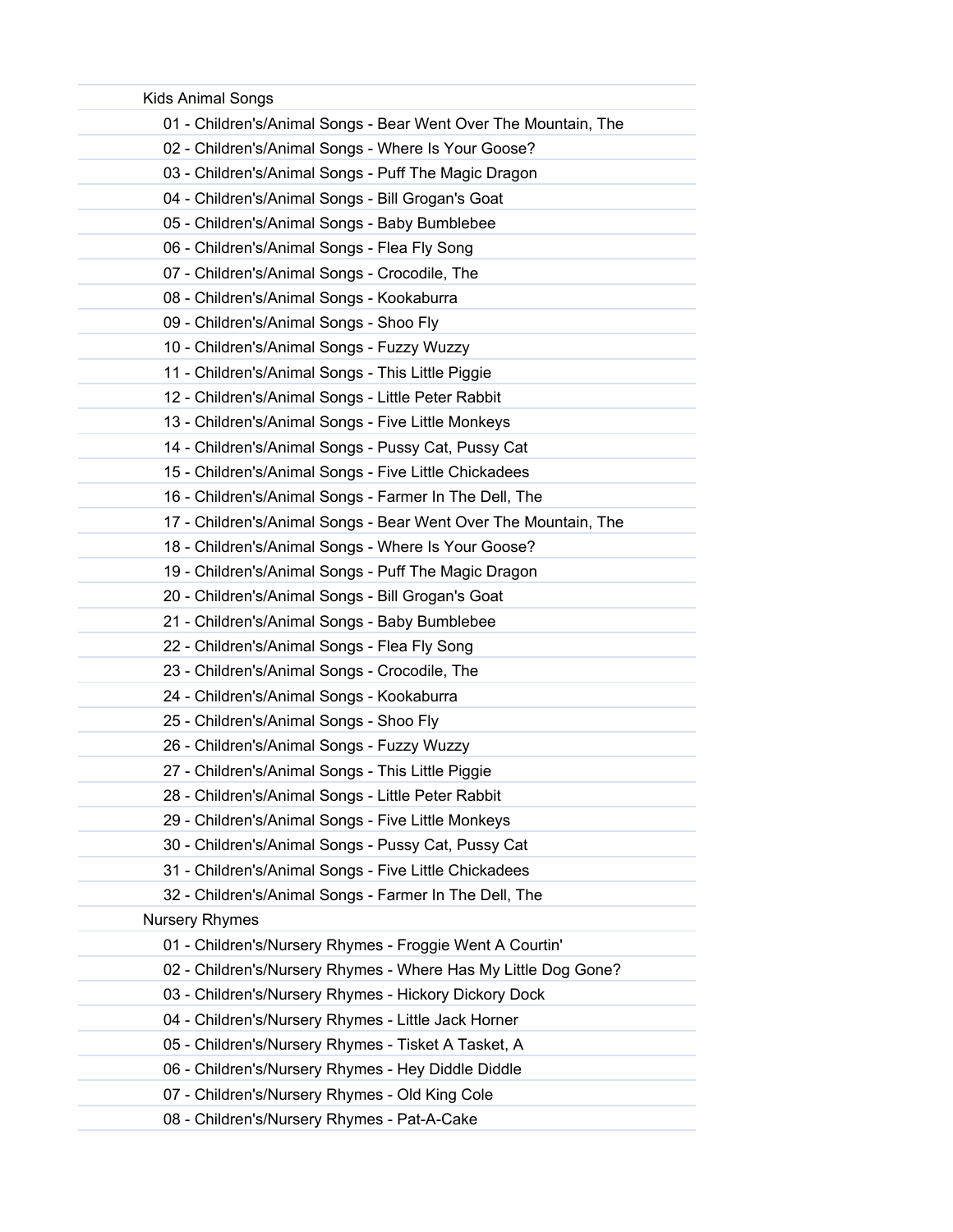| 09 - Children's/Nursery Rhymes - Little Boy Blue                          |
|---------------------------------------------------------------------------|
| 10 - Children's/Nursery Rhymes - Humpty Dumpty                            |
| 11 - Children's/Nursery Rhymes - Little Miss Muffet                       |
| 12 - Children's/Nursery Rhymes - Rain, Rain Go Away                       |
| 13 - Children's/Nursery Rhymes - Three Little Kittens                     |
| 14 - Children's/Nursery Rhymes - Pease Porridge Hot                       |
| 15 - Children's/Nursery Rhymes - Sing A Song Of Sixpence                  |
| 16 - Children's/Nursery Rhymes - Row, Row, Row Your Boat                  |
| 17 - Children's/Nursery Rhymes - Froggie Went A Courtin'                  |
| 18 - Children's/Nursery Rhymes - Where Has My Little Dog Gone?            |
| 19 - Children's/Nursery Rhymes - Hickory Dickory Dock                     |
| 20 - Children's/Nursery Rhymes - Little Jack Horner                       |
| 21 - Children's/Nursery Rhymes - Tisket A Tasket, A                       |
| 22 - Children's/Nursery Rhymes - Hey Diddle Diddle                        |
| 23 - Children's/Nursery Rhymes - Old King Cole                            |
| 24 - Children's/Nursery Rhymes - Pat-A-Cake                               |
| 25 - Children's/Nursery Rhymes - Little Boy Blue                          |
| 26 - Children's/Nursery Rhymes - Humpty Dumpty                            |
| 27 - Children's/Nursery Rhymes - Little Miss Muffet                       |
| 28 - Children's/Nursery Rhymes - Rain, Rain Go Away                       |
| 29 - Children's/Nursery Rhymes - Three Little Kittens                     |
| 30 - Children's/Nursery Rhymes - Pease Porridge Hot                       |
| 31 - Children's/Nursery Rhymes - Sing A Song Of Sixpence                  |
| 32 - Children's/Nursery Rhymes - Row, Row, Row Your Boat                  |
| <b>Sunday School Songs</b>                                                |
| 01 - Children's/Sunday School Songs - He's Got The Whole World In His Han |
| 02 - Children's/Sunday School Songs - Jesus Wants Me For A Sunbeam        |
| 03 - Children's/Sunday School Songs - This Little Light Of Mine           |
| 04 - Children's/Sunday School Songs - Who Did Swallow Jonah               |
| 05 - Children's/Sunday School Songs - Rock-A-My Soul                      |
| 06 - Children's/Sunday School Songs - Deep And Wide                       |
| 07 - Children's/Sunday School Songs - B-I-B-L-E, The                      |
| 08 - Children's/Sunday School Songs - Do Lord                             |
| 09 - Children's/Sunday School Songs - Zacchaeus                           |
| 10 - Children's/Sunday School Songs - Jesus Loves Me                      |
| 11 - Children's/Sunday School Songs - Peace Like A River                  |
| 12 - Children's/Sunday School Songs - Heavenly Sunshine                   |
| 13 - Children's/Sunday School Songs - Give Me Oil In My Lamp              |
| 14 - Children's/Sunday School Songs - Lord Is My Shepherd, The            |
| 15 - Children's/Sunday School Songs - Wise Man Built This House, The      |
| 16 - Children's/Sunday School Songs - Jesus Loves The Little Children     |
| 17 - Children's/Sunday School Songs - He's Got The Whole World In His Han |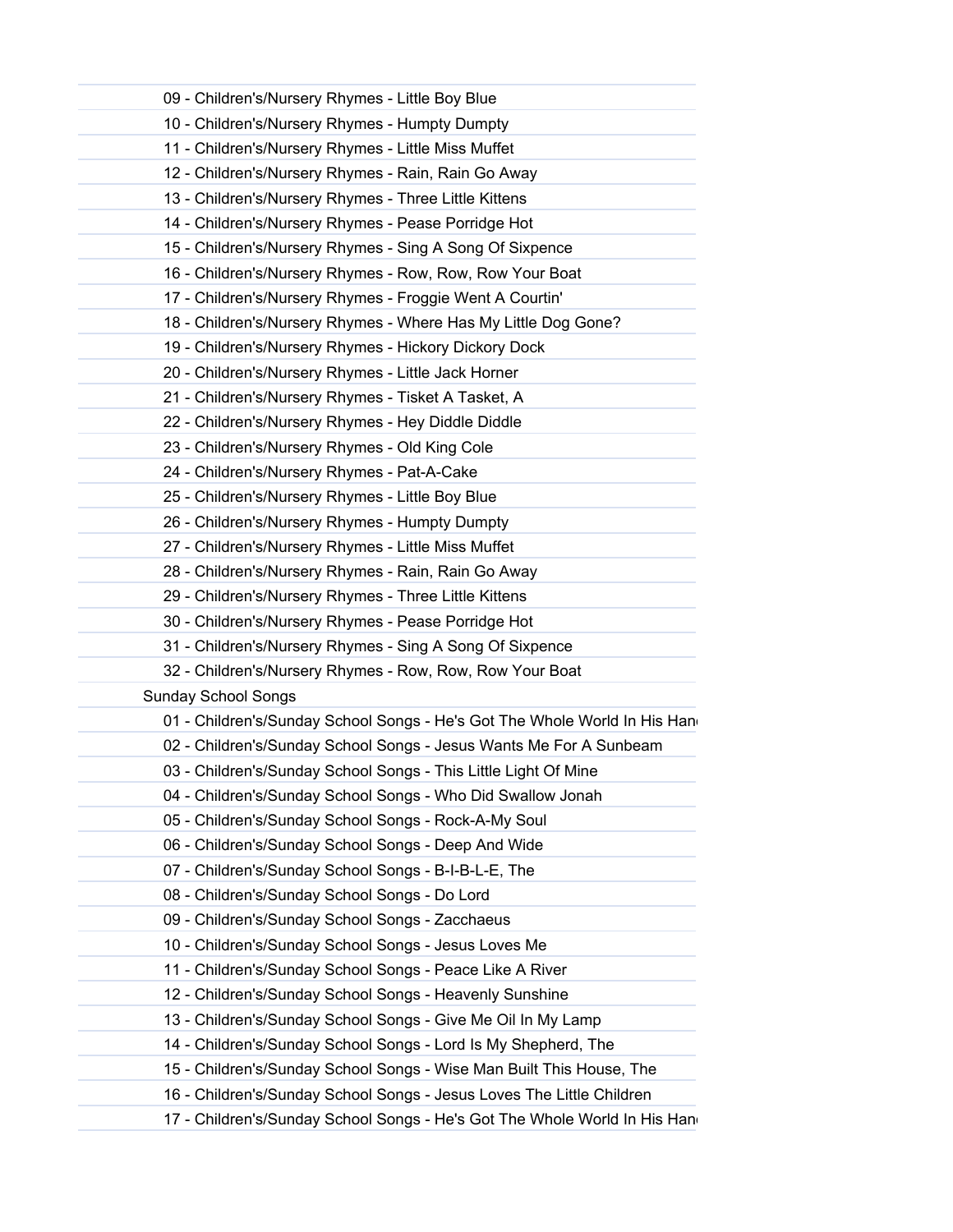| 18 - Children's/Sunday School Songs - Jesus Wants Me For A Sunbeam       |
|--------------------------------------------------------------------------|
| 19 - Children's/Sunday School Songs - This Little Light Of Mine          |
| 20 - Children's/Sunday School Songs - Who Did Swallow Jonah              |
| 21 - Children's/Sunday School Songs - Rock-A-My Soul                     |
| 22 - Children's/Sunday School Songs - Deep And Wide                      |
| 23 - Children's/Sunday School Songs - B-I-B-L-E, The                     |
| 24 - Children's/Sunday School Songs - Do Lord                            |
| 25 - Children's/Sunday School Songs - Zacchaeus                          |
| 26 - Children's/Sunday School Songs - Jesus Loves Me                     |
| 27 - Children's/Sunday School Songs - Peace Like A River                 |
| 28 - Children's/Sunday School Songs - Heavenly Sunshine                  |
| 29 - Children's/Sunday School Songs - Give Me Oil In My Lamp             |
| 30 - Children's/Sunday School Songs - Lord Is My Shepherd, The           |
| 31 - Children's/Sunday School Songs - Wise Man Built This House, The     |
| 32 - Children's/Sunday School Songs - Jesus Loves The Little Children    |
| Sunday School Songs Vol. 2                                               |
| 01 - Children's/Sunday School Songs - We Are Climbing Jacobs Ladder      |
| 02 - Children's/Sunday School Songs - His Banner Over Me Is Love         |
| 03 - Children's/Sunday School Songs - I Will Sing Of The Mercies         |
| 04 - Children's/Sunday School Songs - I'm In The Lord's Army             |
| 05 - Children's/Sunday School Songs - Hallelu, Hallelujah                |
| 06 - Children's/Sunday School Songs - God Is Good To Me                  |
| 07 - Children's/Sunday School Songs - Down In My Heart                   |
| 08 - Children's/Sunday School Songs - Father Abraham                     |
| 09 - Children's/Sunday School Songs - King Jesus Is All                  |
| 10 - Children's/Sunday School Songs - My God Is So Great                 |
| 11 - Children's/Sunday School Songs - Here Is The Church                 |
| 12 - Children's/Sunday School Songs - Praise Him, Praise Him             |
| 13 - Children's/Sunday School Songs - This Is My Commandment             |
| 14 - Children's/Sunday School Songs - PraiseThe Lord Together            |
| 15 - Children's/Sunday School Songs - Rejoice In The Lord Together       |
| 16 - Children's/Sunday School Songs - Nobody Knows The Trouble I've Seen |
| 17 - Children's/Sunday School Songs - We Are Climbing Jacobs Ladder      |
| 18 - Children's/Sunday School Songs - His Banner Over Me Is Love         |
| 19 - Children's/Sunday School Songs - I Will Sing Of The Mercies         |
| 20 - Children's/Sunday School Songs - I'm In The Lord's Army             |
| 21 - Children's/Sunday School Songs - Hallelu, Hallelujah                |
| 22 - Children's/Sunday School Songs - God Is Good To Me                  |
| 23 - Children's/Sunday School Songs - Down In My Heart                   |
| 24 - Children's/Sunday School Songs - Father Abraham                     |
| 25 - Children's/Sunday School Songs - King Jesus Is All                  |
| 26 - Children's/Sunday School Songs - My God Is So Great                 |